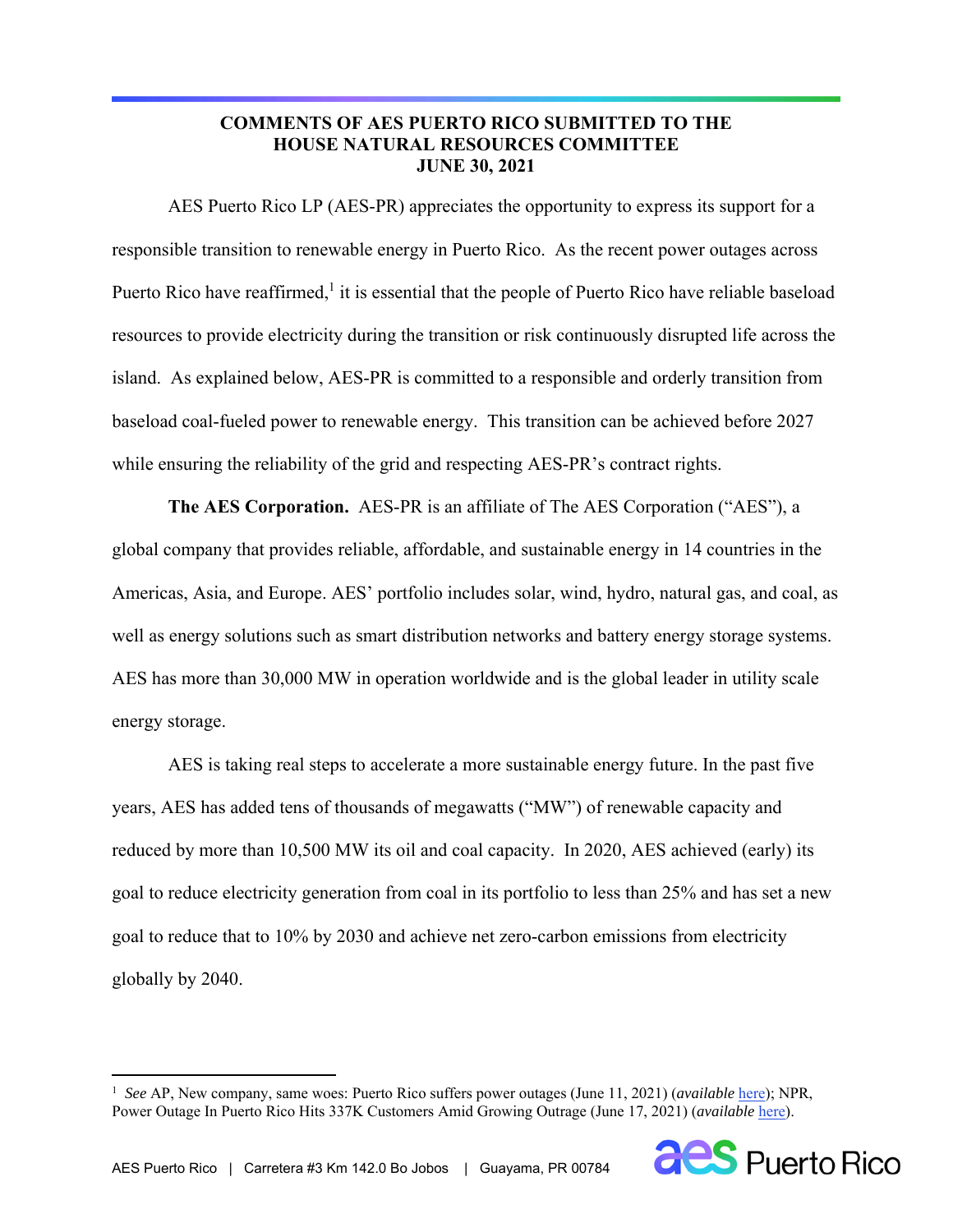**AES Puerto Rico.** AES-PR was selected by the government of Puerto Rico in 1994 to build a new coal-fueled power plant to modernize the island's ailing fleet. AES-PR invested \$800 million—one of the largest private investments ever made on the Island—to construct a 510 MW plant, including state-of-the art emission controls approved by the U.S. Environmental Protection Agency. In operation since 2002, AES-PR's thermal power plant reliably supplies up to 25% of the island's electricity every day. Under AES-PR's Power Purchase and Operating Agreement (PPOA) with the Puerto Rico Electric Power Authority (PREPA), AES-PR is Puerto Rico's lowest cost baseload power provider and has saved consumers billions of dollars in energy costs over the past two decades.

AES-PR takes very seriously its commitment to compliance with all applicable federal, Commonwealth, and local laws, including the U.S. EPA's CCR Rule. The U.S. EPA encourages environmentally compliant beneficial use of coal ash, and AES-PR has beneficially used the coal ash from its thermal plant. Coal ash beneficial use has been widespread in the United States since the 1960s. In each of the past five years, more than half of the coal ash produced in the United States was beneficially used rather than disposed. Major uses of coal ash include concrete, gypsum wallboard, blasting grit, roofing granules, and a variety of geotechnical and agricultural applications. All U.S. states allow and many actively encourage – and even mandate - coal ash use for its positive environmental and product performance benefits.

AES-PR has also funded, designed, developed, and now operates AES Ilumina, a 20 MW utility-scale solar generation facility. Launched in 2012, AES Ilumina was the first and largest Caribbean solar energy project, and the first large-scale solar power plant connected to PREPA.

Today AES PR provides direct and indirect employment to over 700 people in Puerto Rico. As part of our commitment to the island, AES- PR and our people always act with the

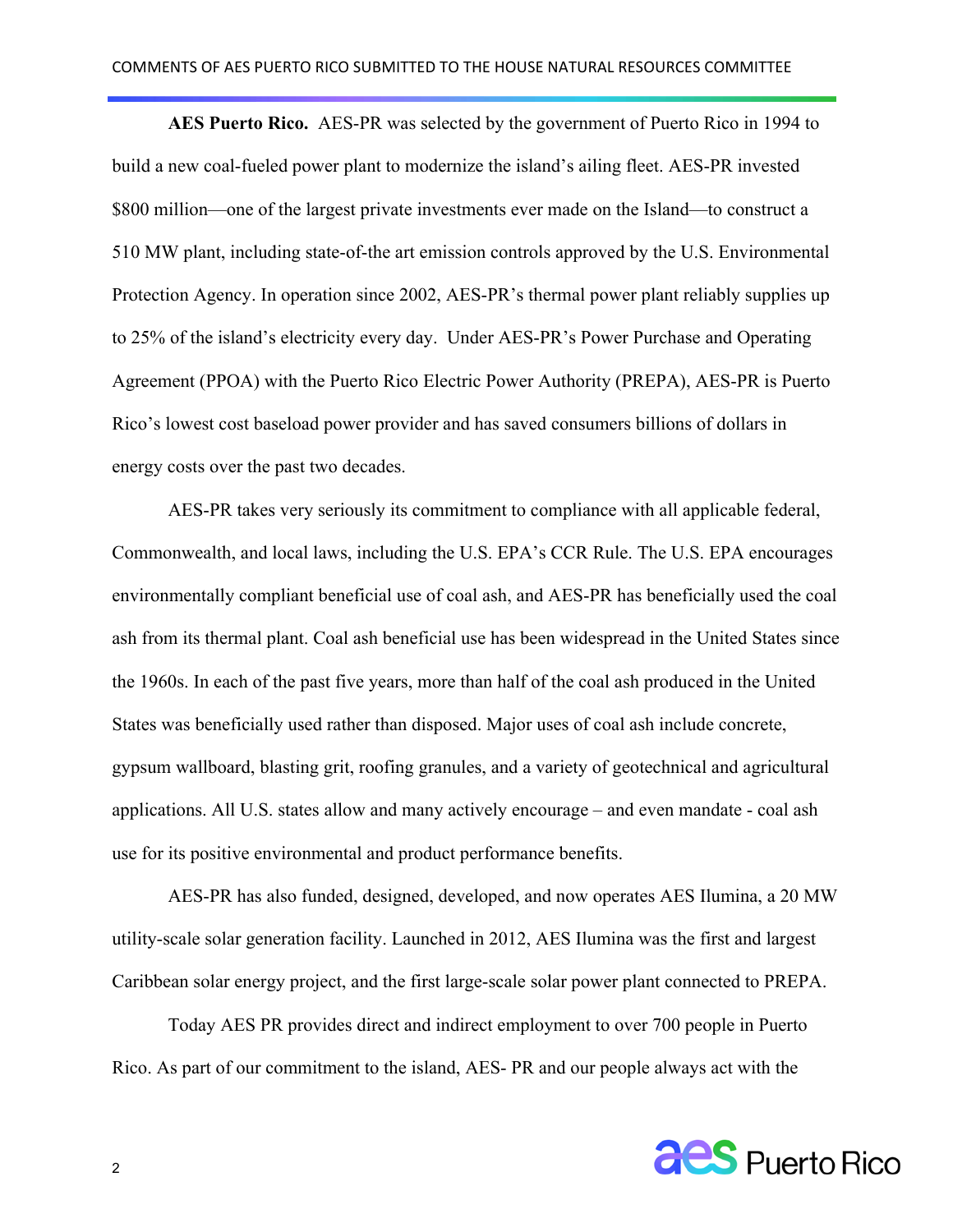highest ethical and safety standards, keeping the interests of the community in mind. For this reason, AES-PR has a robust corporate social responsibility program, through which it has implemented multiple social programs focused on education, the promotion of entrepreneurship, and the development of the local economy, all of which have had a positive impact on Guayama and other nearby municipalities.

#### **1. AES-PR is committed to a responsible and orderly transition from baseload coal-fueled power to renewable energy**

AES-PR supports Puerto Rico's goal to achieve 100% renewable power generation by 2050, as well as responsible efforts to accelerate that transition before 2027 through investments in renewable energy that take into account the current plans outlined by the electric sector authorities, such as Puerto Rico's Integrated Resource Plan, which lays out a roadmap with specific dates and goals adapted to the realities of the island. AES-PR has already outlined to Puerto Rico officials concrete solutions that would achieve a responsible transition of the 500+ MW of baseload energy produced from coal to renewable energy and battery storage, without interrupting the reliable electricity that AES-PR provides today. AES-PR has proposed to replace the energy from coal-fired generation with brand new, state-of-the-art solar facilities with battery storage. The new facilities would include the Maverick 5B technology,<sup>2</sup> which uses 50% less land than a traditional solar project and can be built three times faster than other solar resources. This is a resilient and proven technology, able to withstand Category 4 hurricanes. As the renewable resources come online, electricity produced from coal would be systematically reduced, while the plant would remain available to ensure grid reliability during emergencies.

This transition can be achieved by working together with PREPA and the Government of Puerto Rico to enter into an agreement that is in accordance with the existing contractual rights



<sup>2</sup> https://www.aes.com/5b-and-aes-unfold-power-solar-energy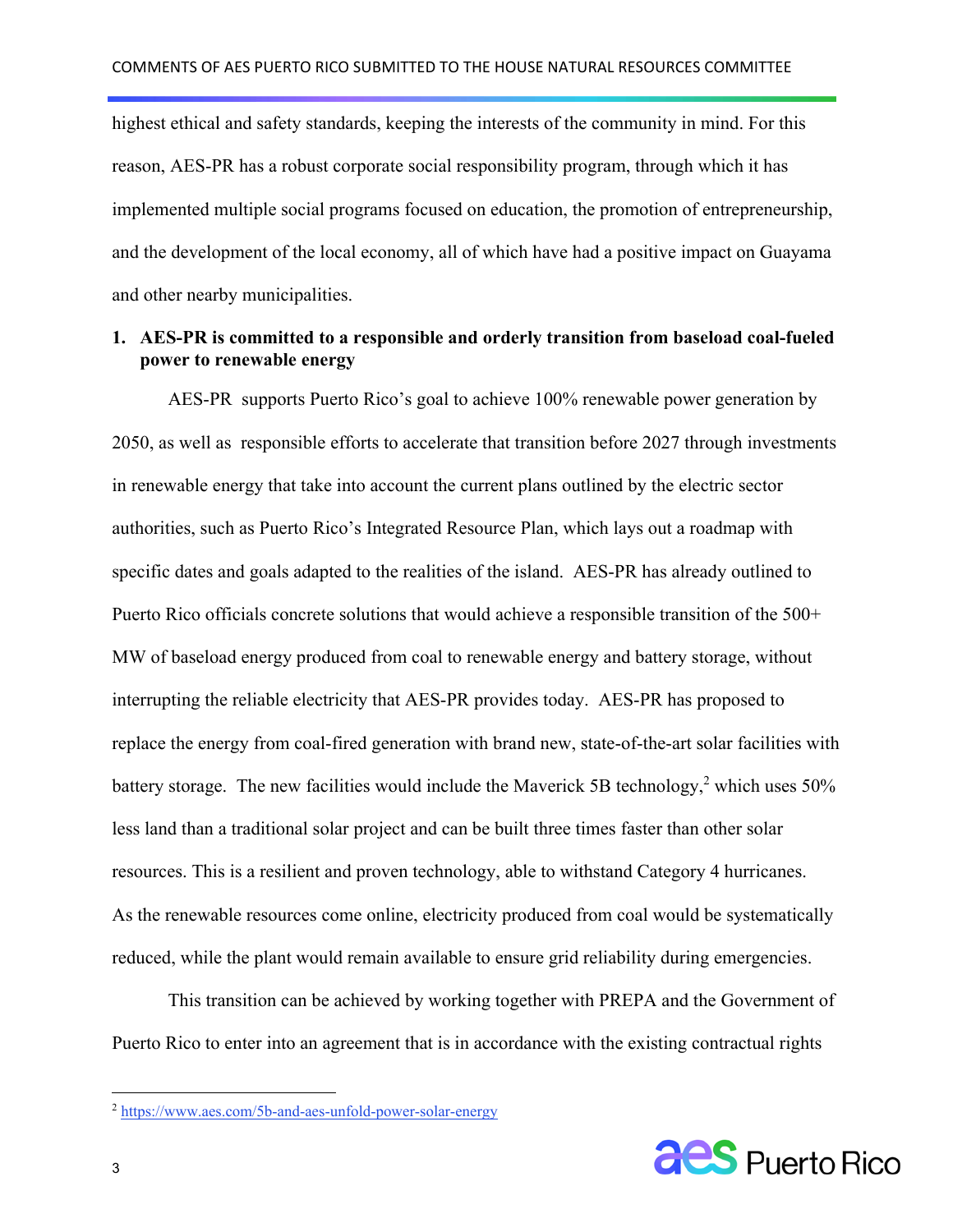and responsibilities under the current PPOA. Once an agreement is reached, a transition to renewable energy resources could be completed in less than two years. To facilitate this process, AES-PR would draw on AES' global experience in renewable energy transitions, as AES understands the importance of proper planning to ensure that reliable energy is available during these transitions.

#### **2. Puerto Rico has a legal framework for a responsible orderly and accelerated transition from baseload coal-fueled power to a renewable energy source**

Under current Puerto Rico law, there is a clear legal framework in place for an orderly and accelerated transition of AES-PR's coal-fueled power plant to renewable energy. Puerto Rico Law 17-2019, Article 4.11, expressly promotes a transition of AES-PR's coal-fueled power plant through new investments in renewable energy and streamlines the process of locating AES renewable energy resources in Guayama and other locations. This will retain jobs in Puerto Rico and maximize the beneficial use of existing infrastructure.

The existing legal framework also allows for an accelerated transition, without prejudicing AES-PR's legitimate contract rights in its investments in Puerto Rico by attempting to terminate the PPOA unilaterally. AES' experience has taught us the importance of executing transitions in an orderly and responsible manner, including making the necessary investments, not only in renewable energy, but also in other links in the electricity supply chain. An orderly transition at AES-PR will provide additional confidence to investors that future power purchase agreements will be honored – and avoid the risk of higher capital costs if potential investors in renewable resources were to see Puerto Rico renouncing its existing power purchase agreements.

# **3. AES-PR has been a reliable supplier of low-cost electricity—which Puerto Rico will continue to need as it transitions to renewable energy.**

AES-PR has been and will remain an essential provider of reliable electricity while Puerto Rico transitions to renewable energy. The "forced outage rate" measures the percentage

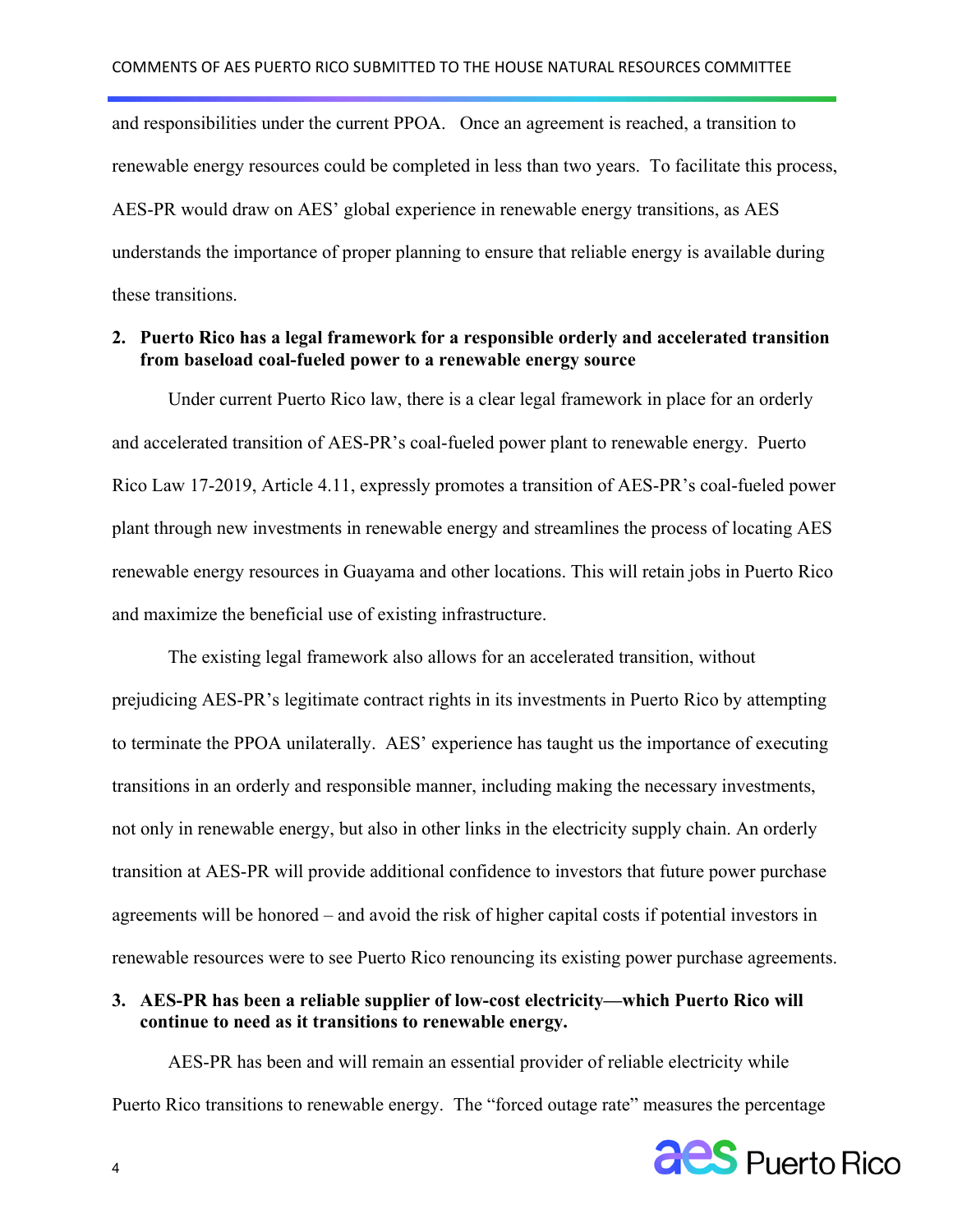of time a unit suddenly stops working, and thus, a lower forced outage rate means a more reliable unit that is available to provide electricity when it is needed. The two AES-PR coal-fueled units have a forced outage rate of just 3%, one of the lowest on the island. Comparable PREPAowned units face forced outage rates of 18-20%.

Moreover, at times when Puerto Rico has most needed electricity, AES-PR has been available to provide reliable low-cost baseload power. AES-PR was available a few weeks after Hurricane Maria, long before many other resources. Following the 2019/2020 earthquakes on the island, AES-PR was the first large-scale electricity generation resource to be 100% available. AES-PR was so critical to the grid in 2020 that PREPA asked the company to postpone scheduled maintenance of the coal fueled power plant and keep it online. Without AES-PR, many Puerto Ricans would have been without power, because PREPA had no alternative resource. The risk of future natural disasters cannot be ignored, making the resilience of AES-PR and the reliable electricity it provides critical to a responsible transition.

Hence, AES-PR would caution against an abrupt shutdown of approximately 25% of the baseload electricity used on the island every day. Such a decision would create unnecessary instability on the island's electricity grid affecting the daily lives of millions of Puerto Ricans and the essential economic activity on the island. Puerto Rico does not have adequate, reliable, resilient, inexpensive alternative baseload capacity in reserve. Without an orderly transition, we would expect the cost of electricity to rise, the local environment to suffer (when PREPA would have to turn to unreliable oil-fired power to try to meet demand), and Puerto Rico to face significant power outages, leaving many without electricity.

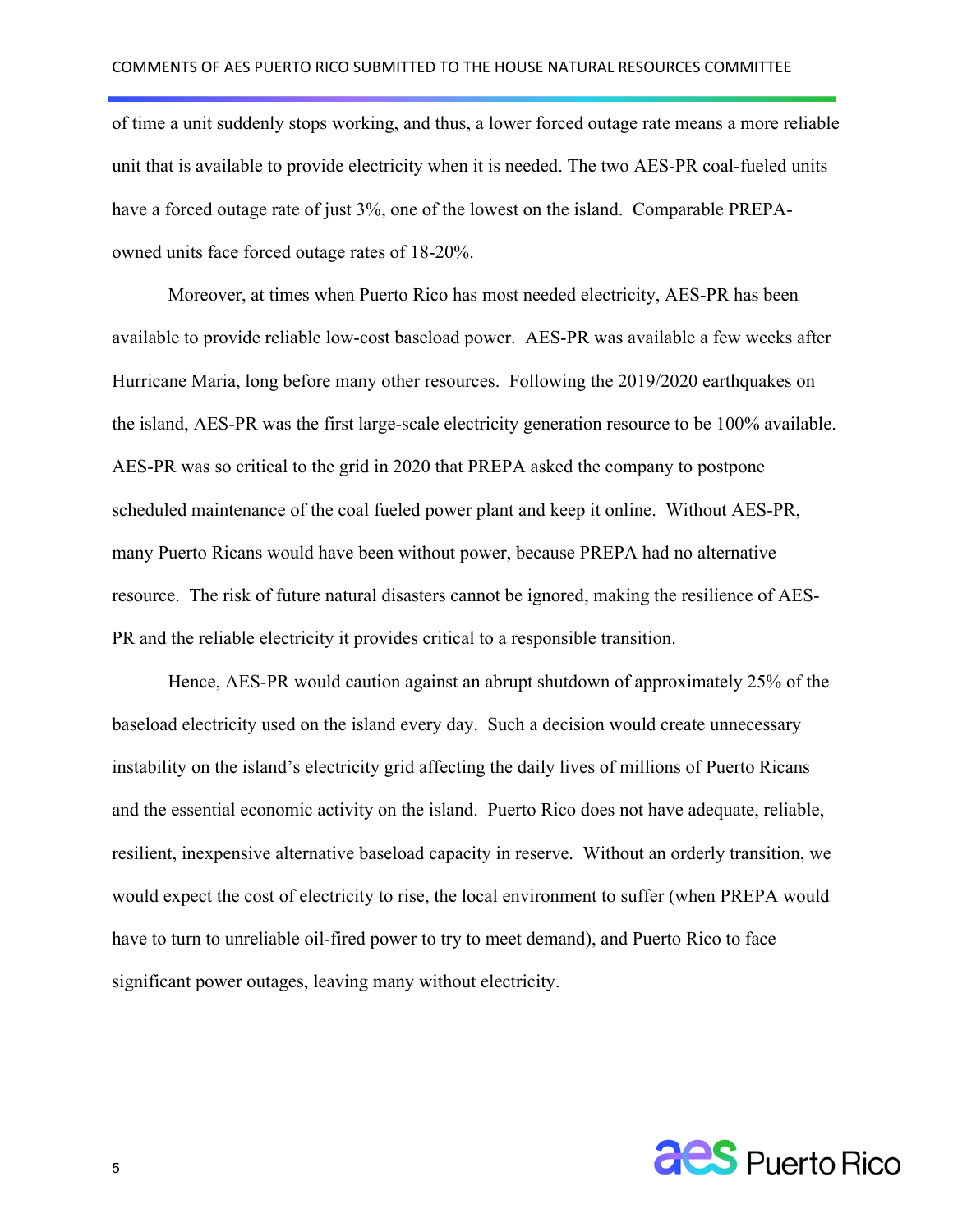# **4. The Puerto Rico Energy Bureau considered the criticality of AES-PR's coal fuel power plant, and after a comprehensive review process, decided it is an essential electricity generating resource during Puerto Rico's transition to renewable energy.**

An orderly transition would also align with the August 2020 decision of the Puerto Rico

Energy Bureau ("PREB"), the agency entrusted with supervising Puerto Rico's power supply.

After a multi-year review, PREB adopted an Integrated Resource Plan ("IRP") for PREPA. The IRP is a recognized planning tool, which U.S. electric utilities use to identify and plan the resources needed to provide a reliable, resilient, and efficient supply of electricity to meet expected demand over a twenty-year period. The IRP: (i) evaluates existing generation, demand for electricity, and transmission and distribution facilities; (ii) projects future demand; and (iii) assesses the improvements needed to ensure the system can meet the demand efficiently and reliably. The IRP follows the best practices of the electric power industry, using complex computer models to assess a range of possible scenarios for Puerto Rico.

Upon completing this process, PREPA submitted its IRP to the PREB for approval. After an extensive review process, that included multiple submissions, information, hearings and public participation, the PREB approved the IRP with revisions. Most importantly, after considering all of the evidence—including objections made by parties opposed to AES-PR coal fueled power plant—PREB decided to retain AES-PR as part of the final approved IRP in order to meet the need for energy on the island.

#### \*\*\*\*\*\*\*\*\*\*\*\*\*\*\*

AES-PR appreciates the Committee's interest in attempting to accelerate the transition to renewable energy in Puerto Rico. As part of AES – one of the most important renewable energy developers in the world with over 40 years of global experience developing, operating and innovating safe and reliable energy solutions – AES-PR is ready to contribute our expertise and knowledge to the transition that Puerto Rico is beginning. Done responsibly, this transition